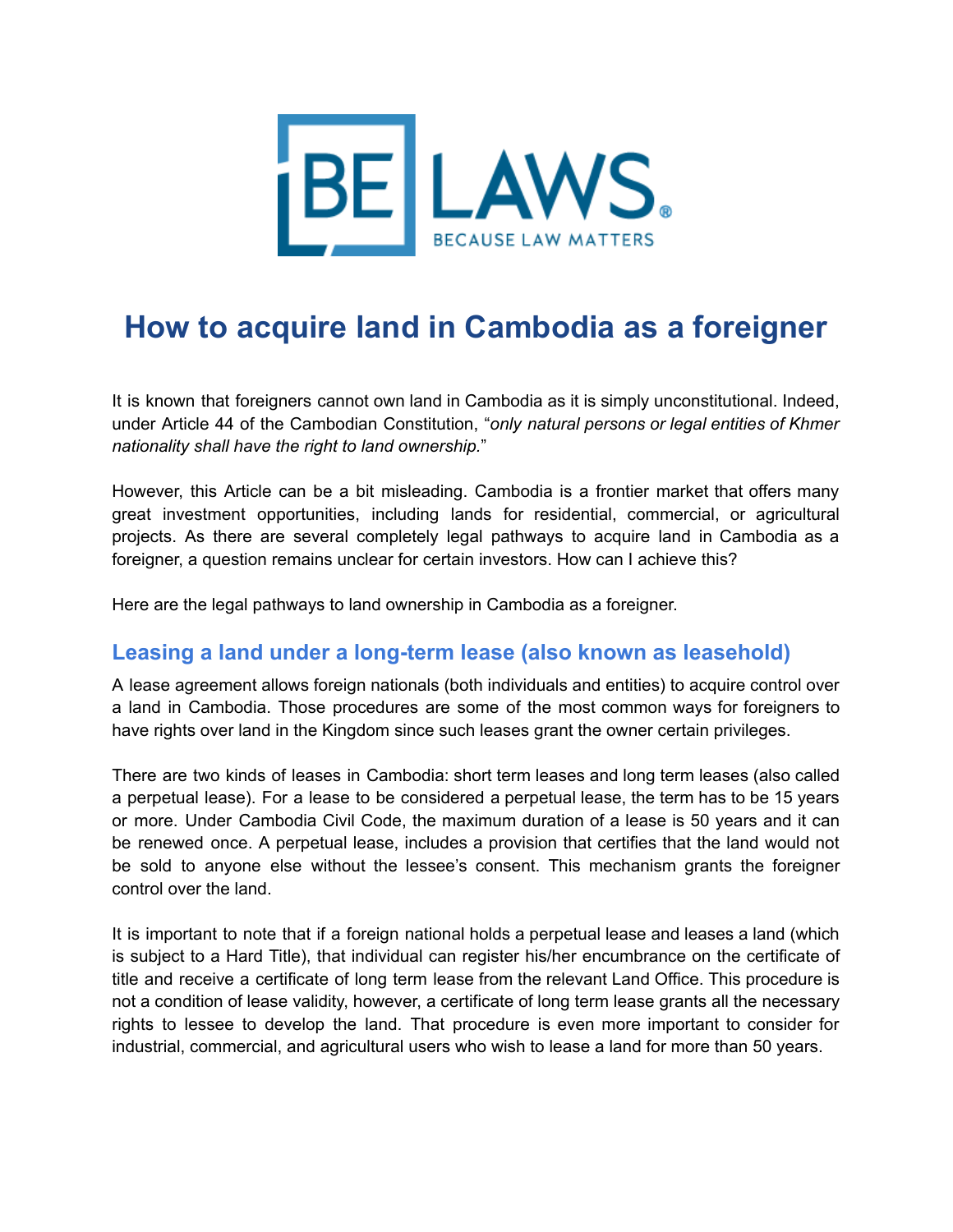## **Establishing a land holding company (LHC) and becoming a minority shareholder**

The basic structure for a foreign national to own land in Cambodia comprises at least two entities; a company of Cambodian nationality (meaning that at least 51% of the shareholders of that company are of Cambodian citizens) or Cambodian citizen, and a foreign party which can either be an individual or a company. It is important to note that the Cambodian party does not have to be only one company or one individual. Multiple parties can enter into the agreement.

The two (or more) parties then establish a land holding company (LHC) where 51% of the stake is owned by the Cambodian shareholder(s) and 49% is owned by the foreign party. A LHC company is a limited liability company incorporated under Cambodian Law that would own the land on behalf of the foreigner. The parties involved in the land acquisition cannot buy the land until the LHC is structured since the LHC is the vehicle that is legally able to purchase land in Cambodia.

Obviously, once the LHC is established, there are mechanisms that protect the interests of the minority shareholder. In order to do so, the parties involved in the land acquisition enter into a package of agreements often called land security documents. In the vast majority of cases, the minority shareholder is the one paying for the land and its development so a shareholder agreement is drafted which specifies how the LHC is operated. This agreement can be structured in such a way that the foreign shareholder holds and exercises the control and the management of the company.

Another option to protect the minority shareholder is to set up a separate company that carries out a project on the land. For example, it is possible to establish a garment factory on the land that can be 100% foreign-owned. The factory can then lease the land from the LHC under a long term lease (assuming that the land is registered under a Hard Title) and receive a certificate of lease.

The LHC is really the vehicle that serves as a basement to acquire land. It is totally possible to build upon it to develop a structure that protects the interests of the minority shareholder that is paying for the land.

#### **Purchasing a land through a Cambodian nominee**

Purchasing land in Cambodia through a nominee ownership has gained popularity over the past years as it is the most cost effective and less time consuming way.

Under a nominee structure, a foreign national has to "nominate" a Cambodian citizen to act as the legal owner of the land being acquired. The two parties then proceed to sign a trust agreement that grants full right of purchase and control to the foreign national. However, this is a risky mechanism since it all depends on whether or not the foreign national is engaging with a trusted nominee. Furthermore, a nominee structure is often interpreted as a way to circumvent